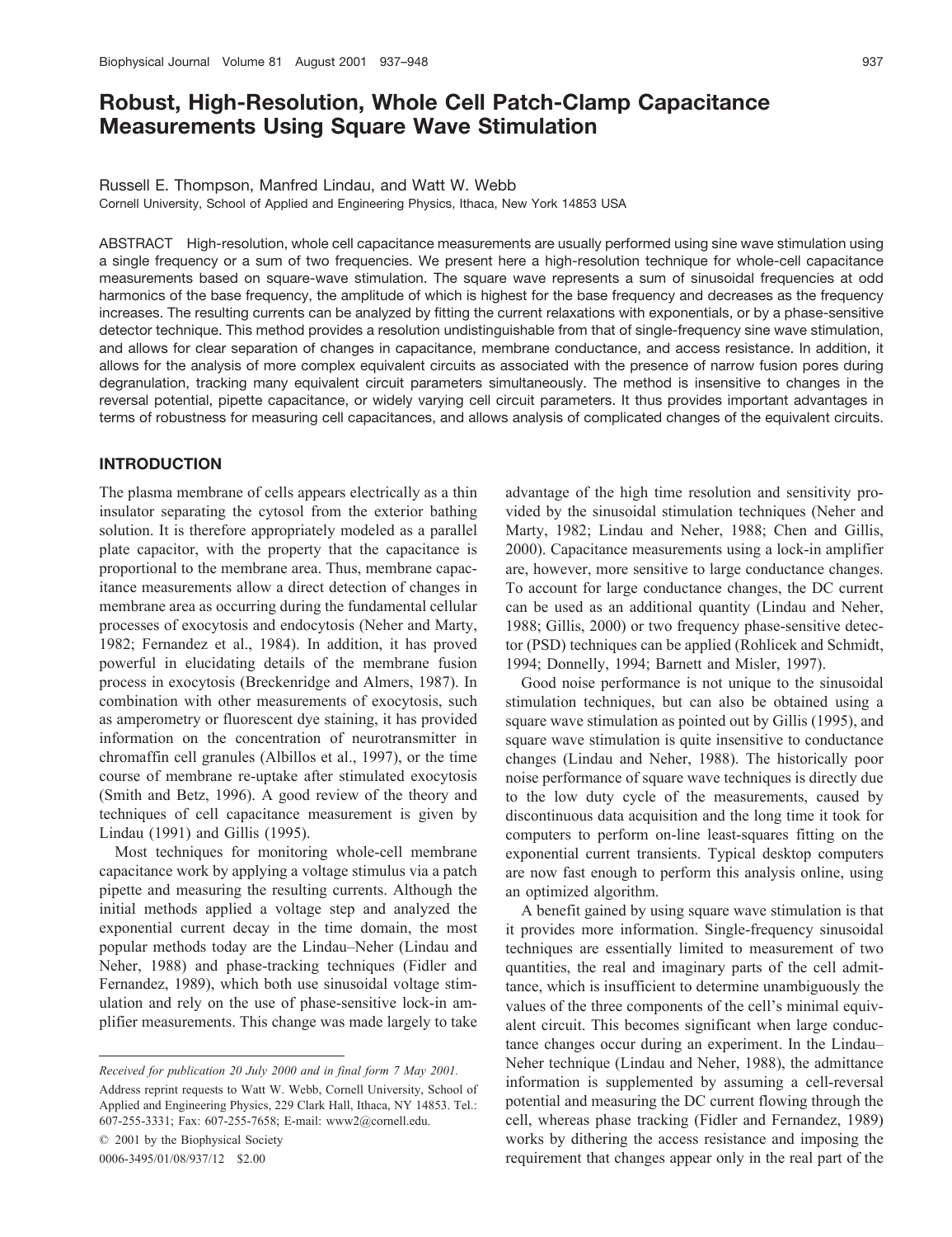

FIGURE 1 A square wave can be decomposed into an infinite sum of sinusoids. (*A*) The first four sinusoidal components of the square wave and the square wave itself. Only odd harmonics of the fundamental are present in the square wave. Note that the amplitude of the first component is larger than the amplitude of the square wave. (*B*) The amplitudes of the sinusoidal components relative to the square wave amplitude as a function of frequency.

admittance. A square wave stimulation, in contrast, can be viewed in the frequency domain as the superposition of a series of odd multiples of the fundamental frequency, with amplitudes decreasing with increasing frequency as shown in Fig. 1. Square wave stimulation thus provides admittance information at a set of frequencies, instead of just one for a single sine wave, or two for two-frequency techniques (Rohlicek and Schmid, 1994; Donnelly, 1994; Barnett and Misler, 1997).

In practice, square wave stimulation proves to be more robust. It works by measuring the amplitude, time constant, and baseline of the exponential current transient, which is sufficient to entirely determine the cell circuit parameters. In addition, the quality of the fit can easily be assayed by measuring how well the current transient conforms to an exponential time course. This can warn of situations when the cell is not well represented by a simple three-component circuit, or, alternatively, can provide extra information when, for example, a fusion pore conductance and vesicle capacitance appear in parallel with the main cell capacitance (Scepek and Lindau, 1993).

Square wave stimulation is insensitive to errors that may arise from reversal potential changes occurring during the experiment, and it can also be made insensitive to errors in pipette capacitance compensation simply by ignoring the current during the time when pipette capacitance transient is active (Lindau and Neher, 1988). The "cap track" method, implemented in the EPC-9 software (Sigworth et al., 1995), is based on square wave stimulation and automatic capacitance compensation adjustment. Dynamic adjustment of the stimulation frequency allows a wide range of cell parameters to be accurately measured. The currents evoked by square wave stimulation can also be analyzed using a phasesensitive detection technique.

The following sections discuss in detail the insensitivity to pipette capacitance changes, the dynamic adjustment of the stimulus frequency, and the noise performance of the technique. A comparison is made to the frequently used PSD methods, and to methods using two-frequency stimulus waveforms, and the analysis of complex equivalent circuits is explored by fitting the two-component exponential current decays that occur during the fusion of a granule with the plasma membrane. Information necessary to implement the technique is given in the Appendix.

# **MATERIALS AND METHODS**

### **Capacitance measurements**

All measurements were made using an EPC-7 patch clamp amplifier connected through a CIO-DAS1601 analog/digital interface card (ComputerBoards, Mansfield, MA) to a Pentium 100-MHz computer. The current signal was filtered using the 10-kHz 3-pole bessel filter of the EPC-7 and acquired at a sampling rate of 50 kHz by the computer. Some of the capacitance noise measurements were made with the EPC-7 10-kHz filter switched off and the current filtered by a Krohn-Hite model 3320 low-pass RC filter set to 20 kHz.

Synchronization of the square wave stimulus voltage to the data acquisition was achieved by triggering an 8243 counter/timer chip (also present on the CIO-DAS1601 interface card) with the analog-to-digital converter (A/D) sampling clock that controlled the current data acquisition. The counter/timer chip was preset to generate a square wave output with an appropriate divisor calculated to set the optimal frequency according to the most recently determined cell circuit parameters (see below). Because the voltage output of the counter/timer was not stable enough to be used directly as a voltage stimulus, the output controlled a DG403 analog switch, which applied alternately either ground or  $+3.2V$  (from two AA batteries) to the stimulus input of the EPC-7, creating a  $\pm 16$ -mV square wave at the pipette. The current data acquired by the computer were analyzed online by optionally averaging a number of consecutive cycles and then passing the result to a fast fitting routine as described in the appendix.

The computer also checks for a number of error conditions and responds to them. Most commonly, the cell circuit parameters have changed during the experiment to the point where the stimulus frequency is no longer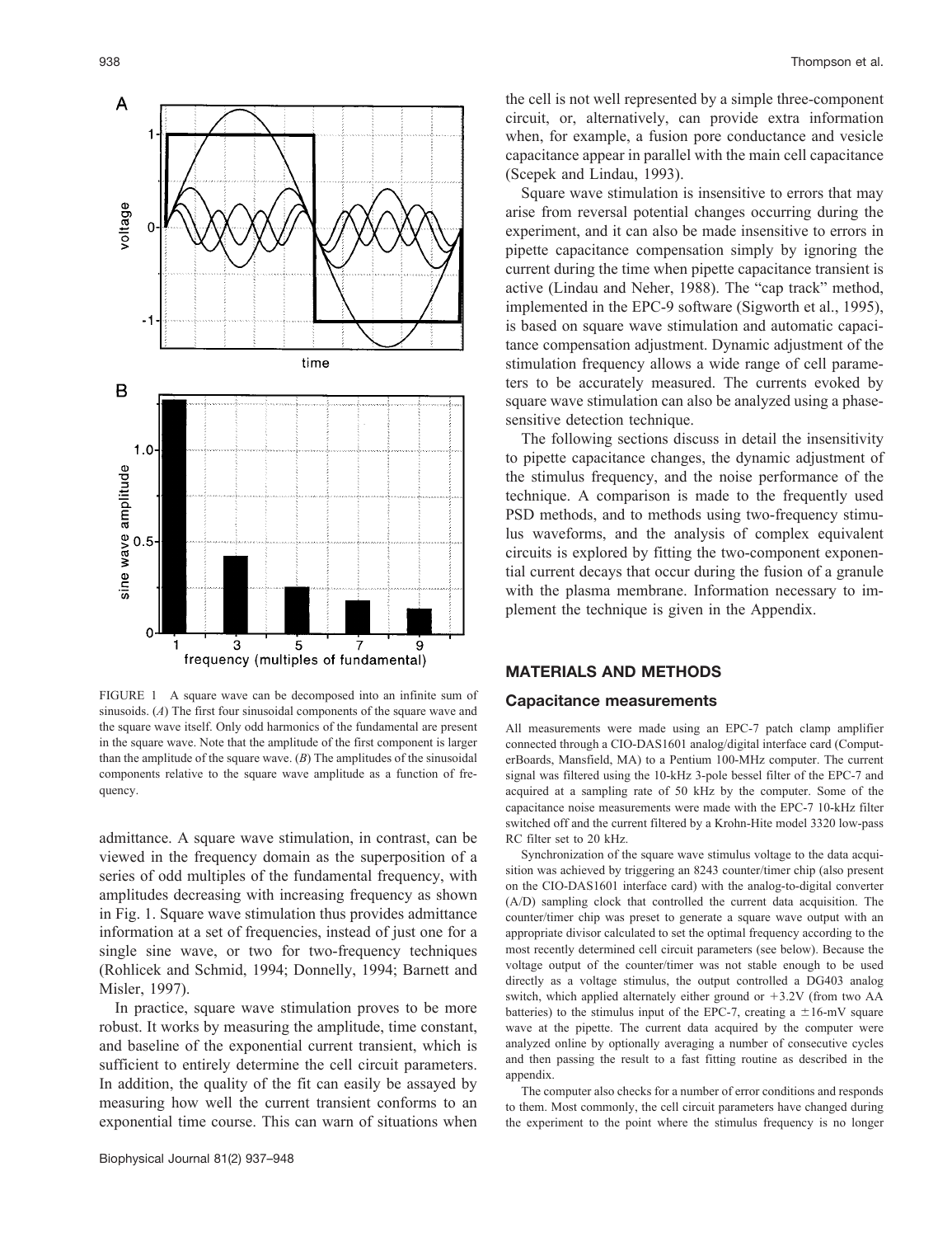optimal. A new frequency is then calculated and the counter/timer chip set appropriately. The computer also checks for A/D first-in-first-out buffer overflows, current values beyond the A/D limits (current overload), and cases when the current trace is more appropriately represented by a seal resistance. In the latter case, the computer calculates the seal resistance and outputs a sound with a frequency corresponding to the resistance to aid in forming a giga-seal. All error conditions and circuit-parameter values as well as the average cell voltage and current are time-stamped and recorded to a log file. In addition, the raw current values are saved directly to another file for more sophisticated analysis of interesting events. The program (written in C) for acquiring and analyzing the current data is available on request. For more information, contact R. Thompson by email at rt14@cornell.edu.

### **Cell culture and recording conditions**

Rat basophilic leukemia (RBL-2H3) cells were grown to a monolayer in cell culture flasks in minimal essential medium (GIBCO, Carlsbad, CA) supplemented with 10% newborn calf serum and 10% fetal bovine serum. One day before patching, they were passed into dishes with 200  $\mu$ M serotonin added to the media to increase the formation of large granules (Williams et al., 1999). Just before patching, the cells were washed with BSS containing (in mM) 135 NaCl, 5 KCl, 1 MgCl<sub>2</sub>, 1.8 CaCl<sub>2</sub>, 20 HEPES, 5 glucose, 0.5% BSA, pH 7.4. A cover of oil (tetradecane) was layered on top of the bath solution to prevent capacitance artifacts due to water creeping up the pipette walls. This technique also has the advantage of preventing osmotic pressure changes caused by bath solution evaporation, and allows the use of very little bath solution (about  $100 \mu m$  thick) to lower the noise due to dielectric relaxation in the pipette glass (Levis and Rae, 1998). Cells were warmed to 35°C during the experiments using a Bioptechs Delta-T system (Bioptechs, Butler, PA). The pipette solution used was (in mM) 145 K-glutamate, 8 NaCl, 1 MgCl<sub>2</sub>, 10 NaOH, 10 HEPES, pH 7.2 with KOH. Cells were stimulated to secrete by adding 10 mM ATP and  $1.2$  mM CaCl<sub>2</sub> (De Matteis et al., 1991) to the pipette solution. This was calculated to give 10  $\mu$ M free Ca<sup>2+</sup> using the program MaxChelator (http://www.stanford.edu/~cpatton/maxc.html). Typical pipette resistances were  $\sim$  4 M $\Omega$ . The holding potential was near 0 mV in all experiments.

# **RESULTS AND DISCUSSION**

Figure 2 shows the equivalent circuit used to model the cell–pipette system, composed of the cell membrane capacitance  $C_m$  and conductance  $G_m$ , and the access conductance at the tip of the pipette  $G_a$ . The current response to a square wave voltage stimulus consists of two decaying exponentials. Fitting the current response results in an amplitude, time constant, and baseline for each decaying exponential, which can, in turn, be used to calculate the membrane capacitance  $C_m$  and conductance  $G_m$  and access conductance  $G_a$  as described in more detail in the Appendix.

The onset of each exponential transient is rounded due to filtering of the current response by the patch clamp amplifier or other filters. For this reason, and to avoid the effects of the pipette capacitance  $C_p$ , only the region of the decaying exponentials marked in black is used in the fit (Lindau and Neher, 1988). The filtering also causes a variable delay in the exponentials, which must be compensated for in a calibration procedure. In addition, achieving low measure-



FIGURE 2 The equivalent circuit used to model the cell–pipette system. The cell is represented by the membrane capacitance and conductance  $C<sub>m</sub>$ and  $G_m$ . The access conductance  $G_a$  occurs at the tip of the patch pipette, and the pipette capacitance  $C_p$  (*dashed lines*) represents the various parasitic capacitances between the pipette and bath solution. The currents due to the pipette capacitance are nearly eliminated if correctly compensated with the patch clamp amplifier. A square wave voltage stimulation produces a pair of decaying exponential currents that are each fit using a least-squares technique to yield amplitudes, time constants, and baselines. From the fitted parameters, the cell membrane capacitance and conductance and the access conductance can be determined.

ment noise is critically dependent on the frequency of the voltage stimulus (Lindau and Neher, 1988; Gillis, 1995).

# **Insensitivity to changes in** *C***<sup>p</sup>**

The pipette capacitance  $C_p$  represents a fourth circuit element that includes all the stray capacitances that occur between the pipette and the bath, as shown in Fig. 2. Most patch clamp amplifiers have a  $C_p$  compensation adjustment that allows the user to cancel out most of the current transient due to the pipette capacitance. All of the frequency-domain methods of cell-capacitance measurement require that this cancellation be performed to obtain accurate absolute values for the cell capacitance. Measurements of only relative changes in admittance are still sensitive to  $C_p$ changes during the experiment, as can happen if the fluid level in the bath changes due to perfusion, for example. Even if correctly compensated, the pipette capacitance  $C_p$ can cause errors in the phase determined through the series resistance dithering technique (Debus et al., 1995, Gillis, 1995).

In a time-domain analysis, in contrast, the  $C_p$  transient is generally much shorter than the whole-cell current transient, with a width determined by the low pass filter of the patch clamp amplifier. A good discrimination against the effects of  $C_p$  can thus be obtained simply by ignoring the initial section of current containing the  $C_p$  transient (Lindau and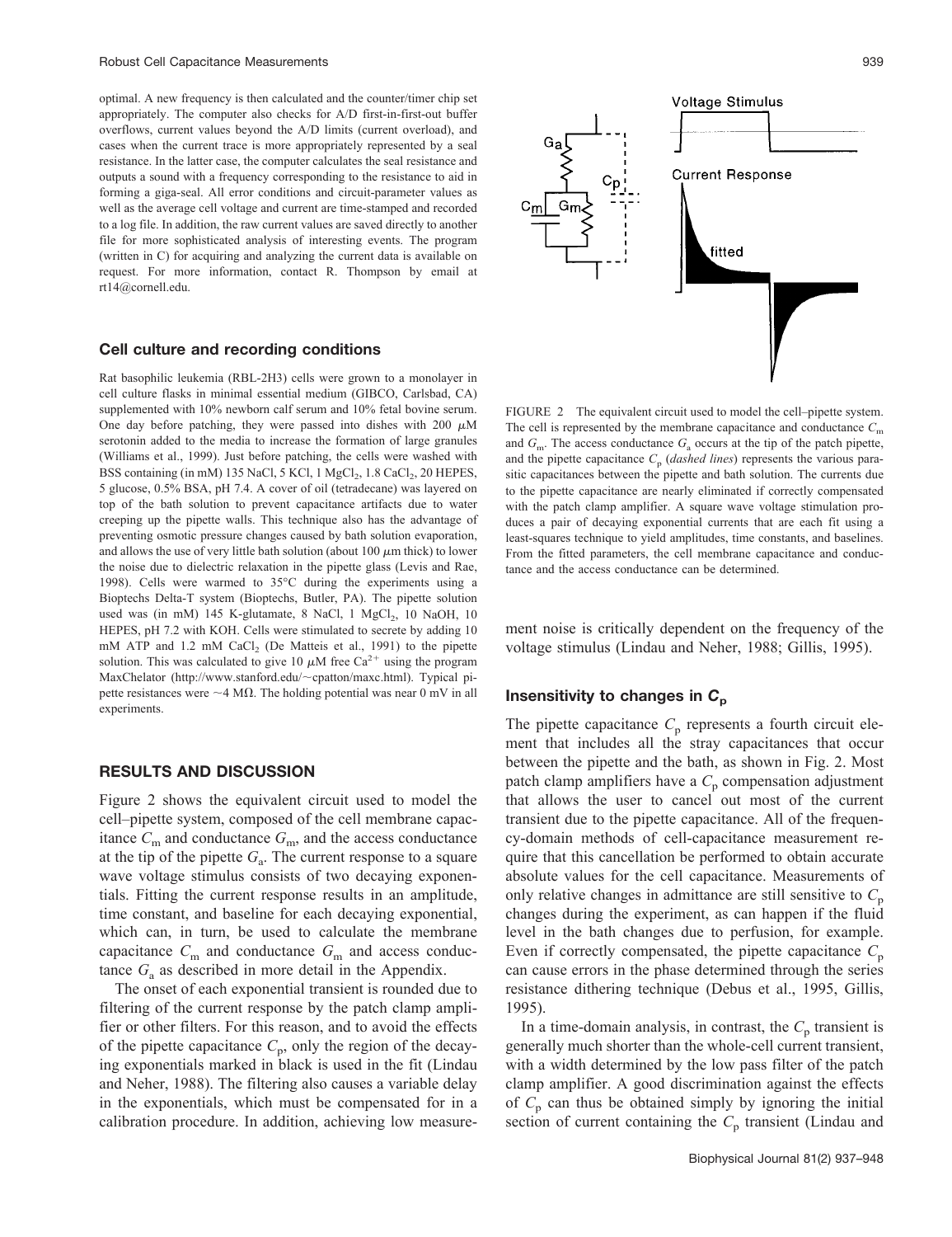Neher, 1988). Using the 10-kHz low-pass filter of the EPC-7 gives a width for the  $C_p$  transient of about 40  $\mu$ s. Ignoring the first three samples  $(60 \mu s)$  of each current trace thus provides discrimination against most of the current in the  $C_p$  transient. To quantitatively assess the robustness of the method with respect to its insensitivity to changes of stray capacitance or misalignment of C-fast compensation, we used the capacitance compensation circuitry of the EPC-7 amplifier. The C-slow compensation was set to 20 pF with  $G_a = 0.1 \mu S$  to simulate a typical rat basophilic leukemia (RBL) cell. When the C-fast compensation was varied by 1 pF, any changes in the  $C<sub>m</sub>$  trace were <0.03 pF.

The choice of how large a region to ignore is a trade-off between insensitivity to  $C_p$  errors and low measurement noise. As more of the trace is discarded, the measurement becomes less sensitive to  $C_p$ , but the noise is increased because the current in the discarded region represents wasted information (see the section on Noise Performance). Alternatively, we implemented a feature to integrate the current in the rising phase of the transient and added it to the charge under the fitted portion of the transient (see Appendix for details). This procedure greatly decreased the noise for small cells, but gave up the insensitivity to the  $C_p$  errors. A third solution is to filter the current signal at a higher bandwidth, which both decreases the measurement noise and heightens  $C_p$  insensitivity at the expense of requiring a faster A/D card and computer (see Noise Performance). This becomes important for small cells, but is not critical for cells with  $C_m > 10$  pF as used here. Because the raw currents are stored, various methods may be tried in the analysis allowing the optimization of the analysis approach for each individual experiment.

### **Dynamic adjustment of stimulus frequency**

As shown previously, the optimal frequency for whole cell capacitance measurements using a sine wave stimulus depends on the equivalent circuit parameters (Lindau and Neher, 1988; Gillis, 1995). With our method, the divider in the counter/timer circuit that produces the square wave frequency is under direct computer control, and hence it is easy to add a feedback loop into the capacitance measurement program to adjust the stimulus rate as the cell circuit parameters change. Such a feedback mechanism in the stimulus frequency allows a wide range of circuit parameters over which the measurement will produce precise values. It was found empirically (see Noise Performance) that allowing the current transients to decay over six time constants produced the lowest noise in the capacitance measurement. This criterion was chosen for determining the optimal stimulus frequency.

In Fig. 3, the capacitance compensation controls of the EPC-7 were used to simulate a cell with a constant capacitance of 20 pF and an access resistance varying from 2 to 100 M $\Omega$ . The measured cell capacitance  $C_{\text{m}}$ , in contrast,



FIGURE 3 The measured membrane capacitance deviates by only 1% as the access resistance is changed over almost two orders of magnitude. The capacitance compensation controls of the patch clamp amplifier were used to simulate a cell.

changed by only 1% over this range. It is likely that a higher order polynomial fit in the calibration procedure (see Appendix) would reduce this deviation even further.

The technique can thus provide accurate capacitance data over a wide range of access conductances, allowing useful data to be obtained even in experiments in which the pipette tip becomes clogged. In contrast, a low access resistance is often desirable to obtain low noise data, or to adequately fill the cell with a diffusible substance from the pipette.

# **Insensitivity to** *G***<sup>m</sup> changes**

The ability of a technique to cleanly separate changes in *C*m, *G*m, and *G*<sup>a</sup> is a major criterion of its usefulness. Figure 4 shows an example of a recording with changes in  $C_m$ ,  $G_m$ , *G*a, and the whole cell current *I*. The current trace shows slow fluctuations that are mirrored in the  $G<sub>m</sub>$  trace, as expected for true changes in  $G<sub>m</sub>$ . In contrast, no corresponding fluctuations are apparent in the traces for  $G_a$  and  $C_m$ . Accordingly, the smooth increase in  $G_a$  and the stepwise changes in  $C_m$  show no corresponding phenomena in the  $G_m$ trace. Transient spikes in the  $G<sub>m</sub>$  and  $G<sub>a</sub>$  traces are associated with the two largest capacitance steps. These are due to transient narrow fusion pores with low conductance. As discussed in more detail in Analysis of Complex Equivalent Circuits, the equivalent circuit of Fig. 2 is insufficient at these moments to describe properly the electrical properties of the cell.

Large conductance changes have been the most challenging complication in patch-clamp capacitance measurements. The Lindau–Neher technique allows correction for these, provided that the reversal potential is known with sufficient accuracy (Lindau and Neher, 1988). This method has re-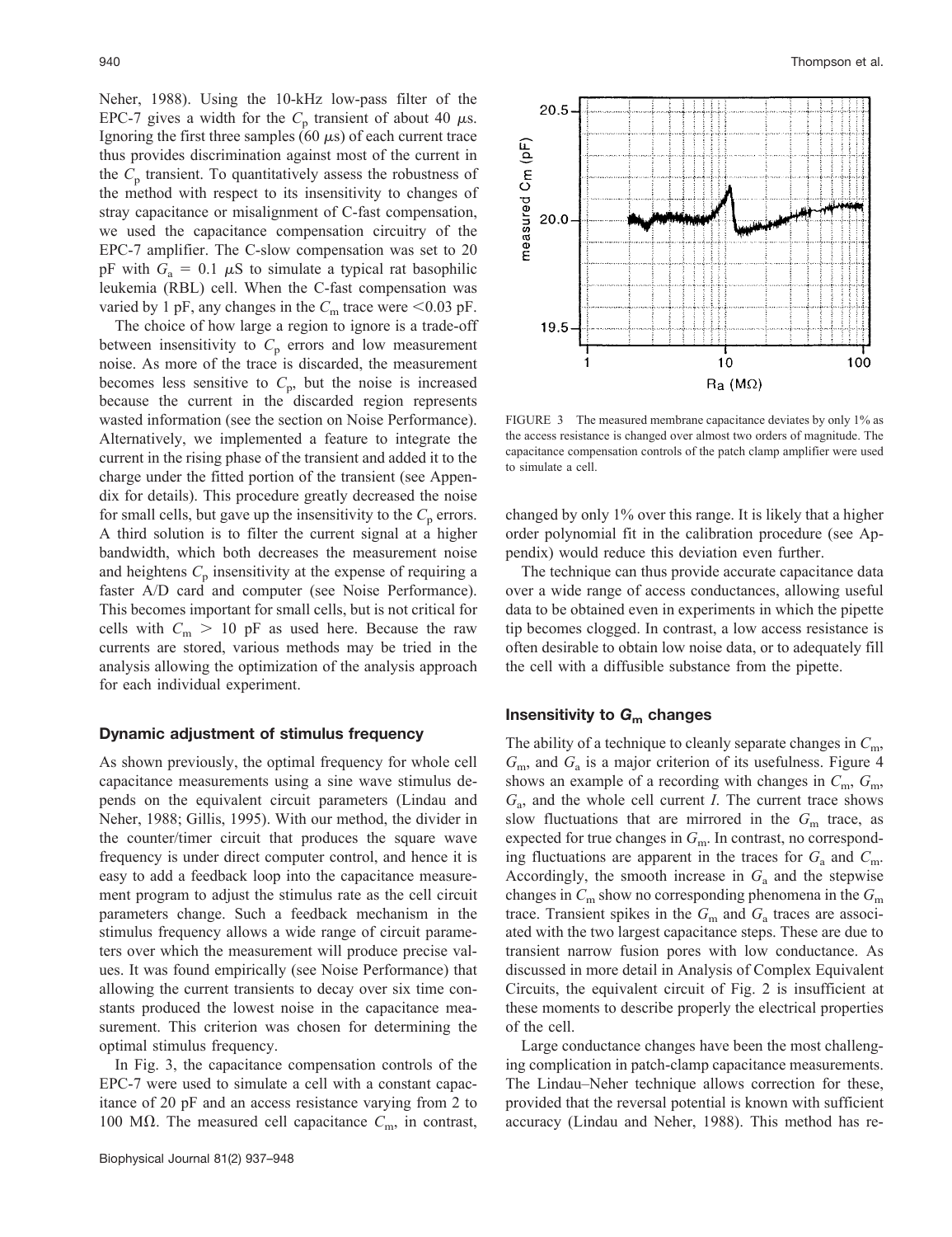

FIGURE 4 A sample capacitance recording from an RBL-2H3 cell demonstrating a clean separation of the cell capacitance  $C<sub>m</sub>$ , membrane conductance  $G_m$ , access conductance  $G_a$ , and whole cell current *I*. Steps in capacitance, increases in access conductance, and transient membrane current flows can occur with no significant influence on the other traces.

cently also been implemented in the computer-controlled EPC-9 amplifier (Gillis, 2000). Other schemes use twofrequency PSD techniques (Rohlicek and Schmidt, 1994; Donnelly, 1994; Barnett and Misler, 1997). Time-domain methods are able to cleanly separate large changes in the three elements of the equivalent circuit of Fig. 2 (Lindau and Neher, 1988; Sigworth et al., 1995). With the continuous square wave method described here, high  $G<sub>m</sub>$  manifests itself as a larger gap between the baselines at the two potentials of the square wave. To obtain an unbiased estimate of membrane conductance, the parameters of the least squares fit (Eq. 5) are used to determine  $G<sub>m</sub>$  using Eqs. A29 and A30 (see Appendix).

### **Noise performance**

Traditionally, capacitance measurements using square wave stimulation have yielded low-resolution, noisy results. This is, however, not intrinsic to the method, but rather a reflection of the low duty cycle previously used in these measurements. If the stimulus repetition rate, or frequency, is increased to eliminate the dead time when no information is being acquired, then the noise performance becomes similar to that of the high-resolution sinusoidal stimulation techniques.

The major limitation to increasing the repetition rate is in the on-line computerized fitting of the exponential current decays. We have optimized the least-squares fitting algorithm to run at approximately 100 Hz on a Pentium 100 MHz computer. This provides appropriate time resolution for the majority of experiments (Lindau, 1991), while the maximum bandwidth can be obtained for interesting regions by offline fitting of the saved current transients, or by the use of a faster computer.

To minimize the measurement noise, the time between pulses should be short enough to minimize the dead time when no information is being acquired, but long enough to be able to see significant curvature in the exponential decay from which the time constant can be measured. Because the time constant  $\tau$  of the exponential decay is the only variable with the same dimension as the stimulus period, we expect that the noise in the capacitance measurement should be a function of  $t_{period}/\tau$ . Optimal measurements should be obtained by keeping the stimulus period  $t_{\text{period}}$  to be some constant times the measured  $\tau$ . We determined this constant empirically to be approximately 12, giving 6 time constants for the decay of each exponential.

It is interesting to note that the stimulus frequency derived according to this criterion is similar to the optimal frequency for PSD measurements as derived by Gillis (1995). Minimizing the rms  $C_m$  noise (Eq. 51 of Gillis, 1995) using a typical ratio of  $G_a/G_m = 100$  results in an optimal frequency of  $f \approx G_a/20C_m$ , or a period of about 20 time constants. The equation thus gives frequencies close to those used here.

Figure 5 shows the measured capacitance noise for a variety of model cells with capacitances from 5 to 33 pF and an access resistance of 5.6 M $\Omega$ . Measurements were made with filtering either at 10 or 20 kHz, and either ignoring or integrating the rising phase of the transient and adding the charge to the result of the least squares fit (extra integration) as described in more detail in the Appendix. We used the formula,

$$
\frac{\Delta C}{C} = \frac{(4kTR_aB)^{1/2}}{U} \tag{1}
$$

(Gillis, 1995), to calculate the theoretical minimum noise for a single-frequency sine wave, where  $\Delta C/C$  is the relative capacitance noise, *kT* is the thermal energy at recording temperature,  $R_a = 1/G_a$  is the access resistance, *B* is the bandwidth, and *U* is the sine wave amplitude. This formula assumes sinusoidal stimulation at an optimum frequency and that the Johnson noise of the resistor is the only noise source. The noise bandwidth equals the number of measurements per second, and is obtained as  $B = f/m$ , where f is the square frequency and m is the number of cycles averaged for each data point (Gillis 1995). Because the square wave frequency is changed depending on the time constant of the model cell, the measurement bandwidth varied for the different model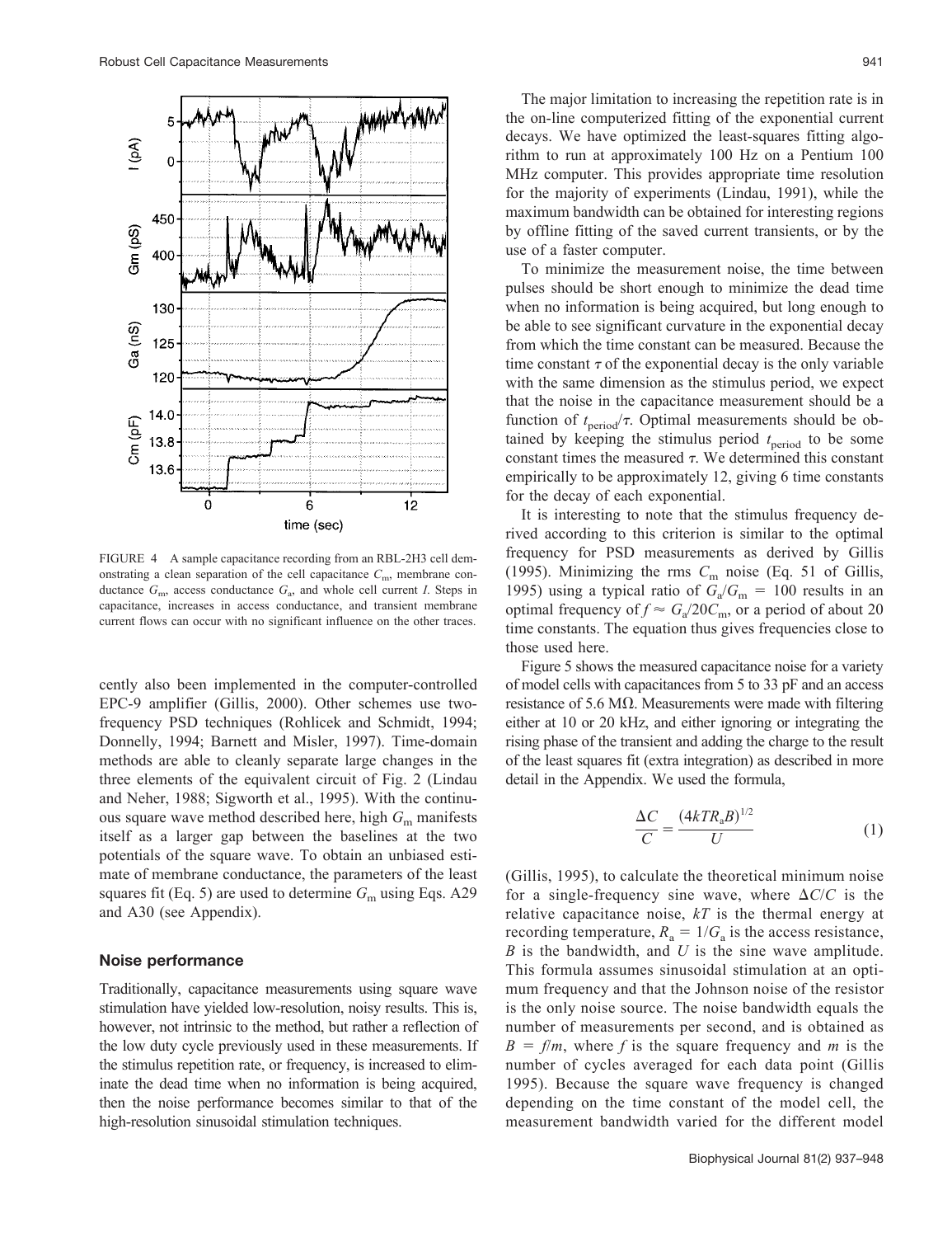

FIGURE 5 Capacitance noise measurements for the least-squares fitting technique under a variety of conditions. Measurements were taken with low-pass filtering of 10 kHz (*circles*), or 20 kHz (*squares*), either ignoring the current data in the *C*<sup>p</sup> transient region (*closed symbols*) or performing an extra integration of that current (*open symbols*). In addition, the 10-kHz data were reanalyzed using a software PSD (*triangles*). For comparison, the theoretical prediction of Eq. 1 is shown assuming a sine wave amplitude of 16 mV (*straight line*). Model cells used had capacitances of 5 to 33  $pF$  and an access resistance of 5.6 M $\Omega$ . Measurements were taken with a square wave of  $\pm 16$  mV and are adjusted to a bandwidth of 50 Hz as described in the text.

cells. To compare noise values at the same time resolution, the noise values were adjusted as

$$
\Delta C_{\text{displayed}} = \left(\frac{50 \text{Hz}}{B}\right)^{1/2} \Delta C_{\text{measured}},
$$

where *B* is the measurement bandwidth.

In measurements using a sinusoid, the capacitance noise *C* should increase linearly with *C* such that the relative capacitance noise  $\Delta C/C$  is constant (Eq. 1). The capacitance noise calculated from Eq. 1 is plotted as a straight line in Fig. 5, assuming an access resistance  $R_a = 5.6$  M $\Omega$ , a bandwidth  $B<sub>N</sub> = 50$  Hz, and a sine wave amplitude of 16 mV. The measurements for model cells with  $C_m > 10$  pF are very close to the theoretical limit as previously found for sinusoidal PSD measurements (Gillis, 1995). For very small cells, ignoring the part containing possible contributions from *C*<sup>p</sup> becomes a severe limitation at 10 kHz filtering. This can be overcome by extra integration of the rising phase or by filtering at a higher frequency. At 20 kHz, the noise is again close to the theoretical limit, although also with this setting, further improvement is obtained by the extra integration.

Increasing the filtering frequency from 10 to 20 kHz lowered the capacitance noise by shortening the time consumed by the rising phase of the transient and hence decreasing the fraction of charge discarded. An alternative



FIGURE 6 An illustration of a PSD analysis on the currents deriving from a square wave voltage stimulation. The original current (*solid line*) is multiplied by a sine wave or cosine wave (*short-dashed line*) to produce a product (*dotted line*) that is then averaged over a complete cycle (*longdashed line*). The averages give the real and imaginary components of the current at the fundamental frequency. The appropriate phase that reflects the cell membrane conductance and capacitance is calculated using the values for  $C_m$  and  $G_a$  derived from a least-squares fit.

scheme (see Appendix for details) is to integrate the charge in the rising phase and add it back to the charge under the fitted portion of the exponential (extra integration in Fig. 5). This technique prevents the increase in noise seen with small cells at the expense of making the measurement sensitive to the pipette capacitance setting. The ratio of the measured capacitance noise to that predicted by Eq. 1 is  $\sim$ 1.2 for the model cells tested, comparable to sine wave methods (Lindau and Neher, 1988; Gillis, 1995).

The pulse duration also affects the accuracy of the  $G<sub>m</sub>$ estimate such that longer pulses tend to reduce the noise in the  $G<sub>m</sub>$  estimates. Depending on the requirements for accuracy in  $C_m$  versus  $G_m$  in particular experiments, a lower square wave frequency may be chosen if small conductance changes are to be determined precisely at the expense of somewhat reduced resolution of *C*m.

### **Phase-sensitive detector analysis**

A square wave can be viewed as the superposition of set of sinusoids at odd harmonics of the fundamental frequency. Square wave stimulation can thus provide admittance information at a set of frequencies. The fundamental provides the same information as is gained through single sinusoid techniques, while the harmonics provide extra information that can be used, for example, to determine the phase setting.

Because a PSD acts essentially as a narrow bandpass filter, it is also possible to discard the higher frequency information and recover the signals that would be obtained in a PSD measurement with a single-frequency sine wave. Figure 6 illustrates the procedure. Real and imaginary parts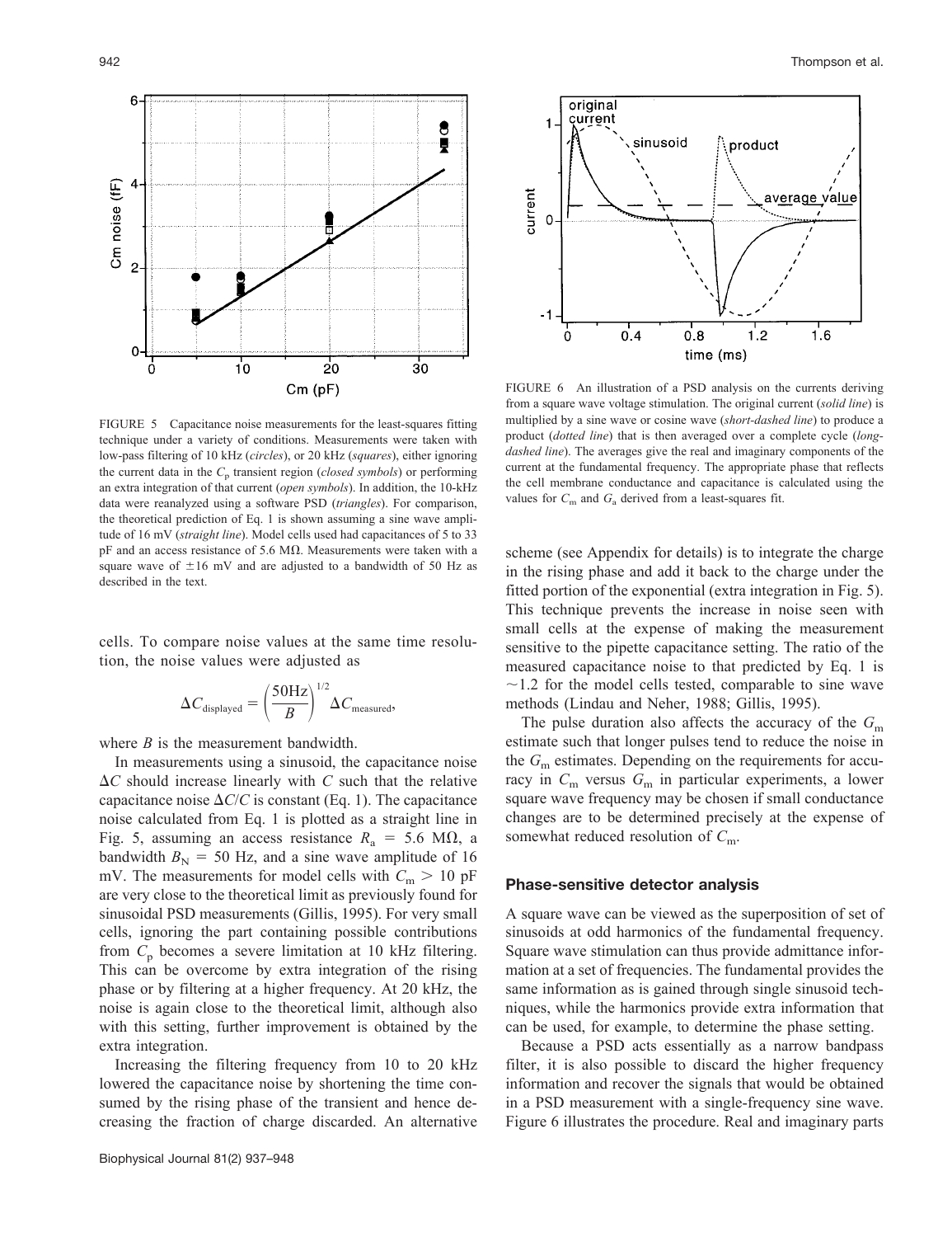of the admittance are calculated by multiplying the measured currents with a sinusoid of the appropriate phase and averaging over each cycle. The phase of the part of the sinusoid sensitive to  $C<sub>m</sub>$  changes is calculated according to the equation

$$
\theta = 2 \arctan(\omega C_{\rm m}/G_{\rm a}) \tag{2}
$$

(Gillis, 1995), using the values for  $\omega$ ,  $C_m$ , and  $G_a$  derived from the least-squares fit.

The capacitance noise obtained with PSD analysis of the raw current recordings from square wave stimulation was generally somewhat lower than that obtained with exponential fitting (Fig. 5, *triangles*). The amplitude of the fundamental sinusoid contained in the square wave has an amplitude 27% larger than the square wave, and only two parameters are determined with PSD analysis instead of three with the time-domain analysis, which should reduce the noise in PSD analysis. In contrast, the time-domain analysis takes into account information not only from the fundamental sinusoid but also from higher frequencies contained in the square wave. Some of this high frequency information is, however, lost due to low pass filtering and by disregarding the initial portion of the capacitive transient, which contains contributions of  $C_p$ . If extra integration were performed, misalignment of  $C_p$  compensation would deteriorate the quality of the fit. The interplay of these different influences is complex. The particular method of fitting the exponential decay should matter only insofar as to the degree at which the charge in the initial part is included or not and whether it is distorted by incomplete  $C_p$ compensation. Otherwise, the particular method should not affect the noise as long as the fits yield the same set of parameters with no significant difference in chi-square.

#### **Two frequency methods**

Two schemes have been proposed that use lock-in detection of two sine waves to provide four measured parameters and hence sufficient information to determine the three circuit parameters (Rohlicek and Schmid, 1994; Donnelly, 1994). Both setups used a 2:1 ratio of frequencies with equal amplitudes, resulting in a sinusoidal amplitude of 60% of the voltage excursion, and used a nonoptimized technique for calculating the three circuit parameters from the four measured parameters. For the same voltage excursion, the two-frequency methods result in somewhat larger noise compared to single-frequency methods (Gillis, 1995) but provide independence of the cell reversal potential and applicability down to membrane resistances as low as 50  $M\Omega$ . A third technique with two frequencies used nonlinear least-squares fitting to calculate the circuit parameters and showed reduced noise in comparison to the previous two techniques (Barnett and Misler, 1997).

The square wave stimulation represents a sum of many frequencies, and thus is similar conceptually to the twofrequency methods. The particular summation represented by the square wave is advantageous in that the amplitude of the fundamental sine wave is 127% of the voltage excursion. An increased sinusoidal amplitude directly results in lower noise. The large number of frequencies, in addition, of square wave stimulation potentially provides more than the four measured parameters of the two-frequency methods. Thus, given sufficiently good signal-to-noise, it is possible to fit more complex equivalent circuits, as for example occurs in compound exocytosis in eosinophils (Scepek and Lindau, 1993).

### **Analysis of complex equivalent circuits**

In addition to calculating the capacitance values immediately using the fast exponential fitting algorithm, the computer saves the raw current data as a series of traces. The raw current data during interesting events can then be re-fit using an alternative circuit model to describe the currents (Scepek and Lindau, 1993), or applying a phase-sensitive detector technique to give the same results as a sinusoidal stimulation method.

We have made use of this feature to analyze further the currents that flow during the fusion of exocytotic granules to the plasma membrane in RBL-2H3 cells loaded with serotonin. Serotonin loading induces the formation of large granules in RBL-2H3 cells (Maiti et al., 1997). During exocytosis events, the equivalent circuit must be expanded by the inclusion of a granule capacitance  $C_v$  and fusion pore conductance  $G_p$  as shown in Fig. 7 (Breckenridge and Almers, 1987). With this equivalent circuit, a voltage step leads to a current transient with two exponential decay components (Scepek and Lindau, 1993).

Figure 8 *A* shows the fitted parameters versus time during the exocytosis of a large (649 fF) granule, assuming the simple equivalent circuit of Fig. 7.  $C_m$ ,  $G_a$ , and  $G_m$  were determined by least-squares fitting of the saved current traces to a three-component circuit model with the calculated currents smoothed by the experimentally determined impulse response function of the recording apparatus. During the time of the capacitance rise (*top trace*), the membrane conductance *G*<sup>m</sup> (*middle trace*) shows a transient increase. A similar phenomenon has been observed in previous capacitance measurements with a lock-in amplifier and reflects the presence of a narrow fusion pore (Spruce et al., 1990). The transient increase in  $G<sub>m</sub>$  indicates that the analysis must be expanded to include the granule capacitance  $C_v$  and fusion pore conductance  $G_p$  in the equivalent circuit of Fig. 7.

Figure 8 *B* shows the result of fits to the five-component circuit. Due to the small amplitude of the second exponential component, fits varying all five parameters were unstable and did not converge. We thus performed fits where  $C<sub>m</sub>$ ,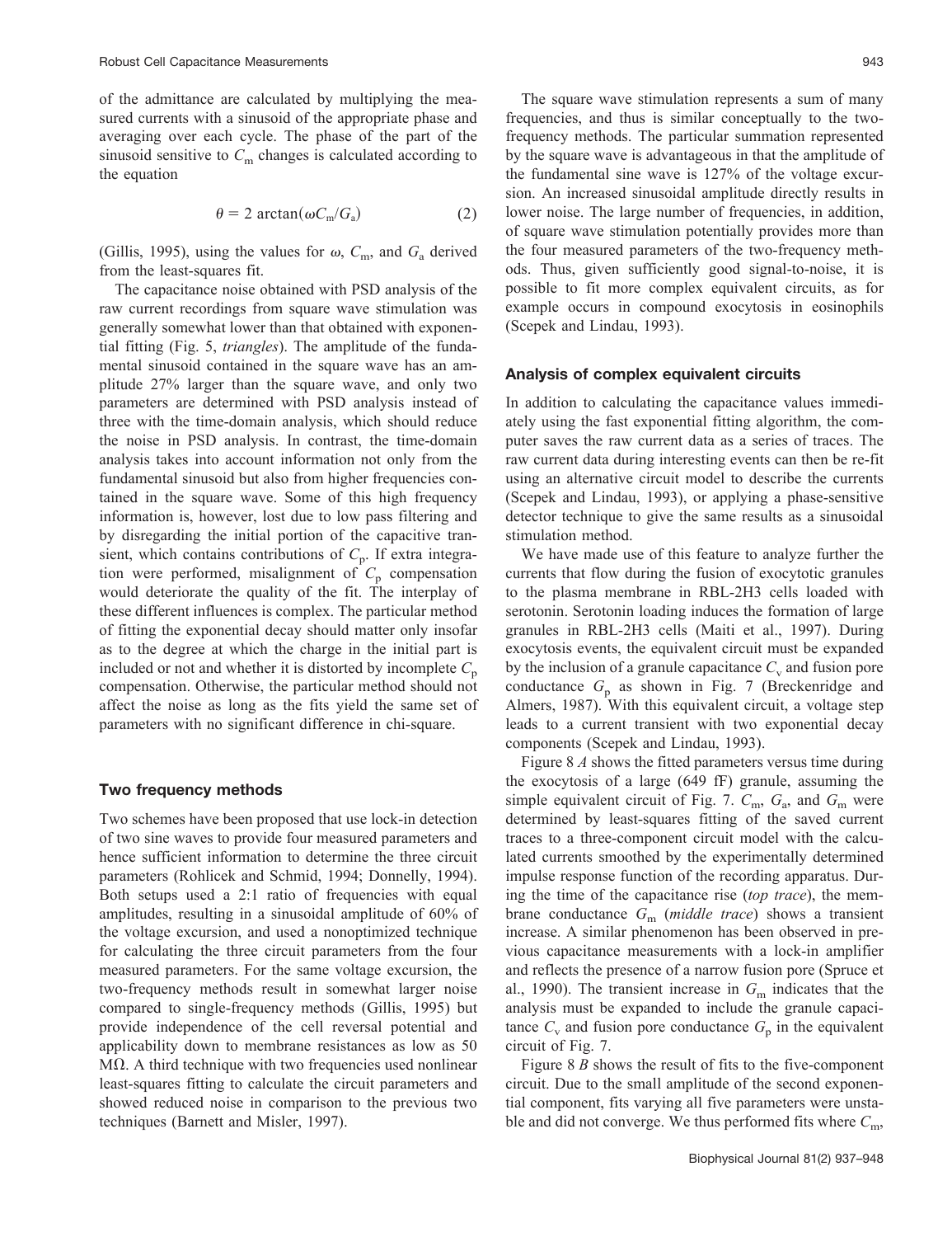

FIGURE 7 The equivalent circuit used for fusion pore analysis. The equivalent circuit as shown in Fig. 2 has been extended by the addition of a series circuit of a granule capacitance  $C<sub>v</sub>$  and a fusion pore conductance  $G<sub>p</sub>$  in parallel with the cell membrane. The effect of the additional elements is to add a slowly decaying exponential current to the normal currents seen in response to a voltage step.

*G*a, and *G*<sup>m</sup> (derived from a three-component fit) were fixed to their values at the beginning of the traces, and  $C_v$  was fixed to the difference in  $C_m$  from the beginning to the end of the data. Thus, only  $G_p$  was allowed to vary in the second stage of fitting. The mean square error of the second stage of fitting (*solid line*) is smaller than the first stage (*dotted line*) during the fusion pore opening (0.4–0.8 s), indicating a better fit in spite of having only one free parameter instead of three.

The effect of opening a small fusion pore is to add a small amplitude, long time-constant exponential to the current transient. The time constant must be, in all cases, longer than the whole-cell time constant, because the vesicle is being charged by the voltage on the cell membrane. This long time constant leads to an apparent increase in the baseline of a three-component exponential fit, which manifests itself as an apparent increase in the membrane conductance  $G_m$ . The attempt to fit the double exponential with a three-component model also causes an apparent decrease in  $G_{\rm a}$ .

In addition to the five-component fit, we implemented an offline PSD technique to analyze the current data. Figure 8 *C* shows a re-analysis of the current transient data with the software-based PSD technique, with a phase of 43.47 degrees calculated using Eq. 2 and the values  $\omega = 2380/s$ ,  $C_m = 21.42 \text{ pF}$ , and  $G_a = 0.128 \mu\text{S}$ . The changes in the real part Re[*Y*] and imaginary part Im[*Y*] of the conductance



FIGURE 8 Fusion of a large (649 fF) granule during calcium/ATPstimulated secretion in a serotonin-loaded RBL-2H3 cell. (*A*) Analysis of the current data using the standard three-component equivalent circuit. (*B*) A five-component equivalent circuit was used with the values of  $C_m$ ,  $G_a$ ,  $G<sub>m</sub>$ , and  $C<sub>v</sub>$  fixed and the fusion pore conductance  $G<sub>p</sub>$  allowed to vary. (*C*) Analysis of the current data with a software PSD to extract the real and imaginary parts of the conductance and calculate the vesicle capacitance  $C_v$ . and fusion pore conductance  $G_p$  according to the five-component equivalent circuit. The fusion pore appears to open with an initial conductance of  $\sim$ 1 nS. See the text for details on the calculation of the fusion pore conductance  $G_p$  by either least-squares fitting or by the software lock-in measurement. All units are nS unless specified otherwise.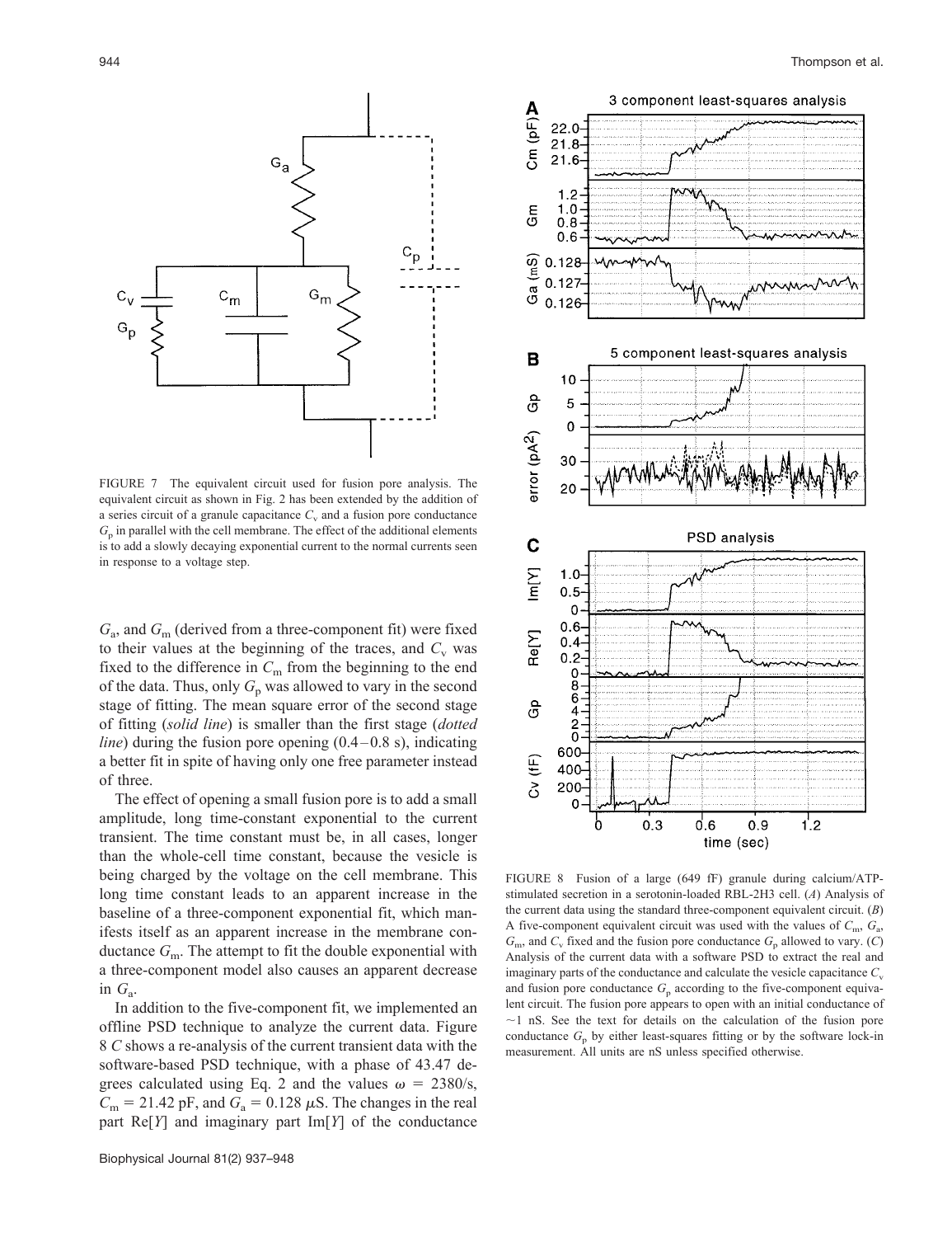roughly correspond to changes in the membrane conductance and membrane capacitance (Lindau, 1991).

The fusion pore conductance  $G_p$  and vesicle capacitance  $C_v$  were calculated according to the formulas (Lindau, 1991)

$$
G_{\rm p} = \frac{\rm Re[Y]^2 + \rm Im[Y]^2}{\rm Re[Y]},
$$
 (3)

$$
\omega C_{\rm v} = \frac{\operatorname{Re}[Y]^2 + \operatorname{Im}[Y]^2}{\operatorname{Im}[Y]}.\tag{4}
$$

This analysis recovers a clear capacitance step, demonstrating that this event represents fusion of a single granule.

The noise in the membrane capacitance for the pre-fusion event data in Fig. 8 is 17.1 fF for the least-squares fit and 13.5 fF for the PSD analysis, with a bandwidth, in both cases, of 379 Hz. The theoretical noise with the cell parameters that were determined via least-squares fits is 9.9 fF according to Eq. 1. Measurements on actual cells can therefore come close to theoretical predictions and measurements on model circuits (Fig. 5). The results of the PSD analysis (with the phase determined via least-squares fit parameters) and the least squares analysis agree well, with similar time courses and magnitudes of the membrane capacitance, membrane conductance, and fusion pore conductance.

### **CONCLUSION**

Time-resolved capacitance measurements provide a widely used tool to study the dynamics of exocytosis and endocytosis in single cells and provide a sensitivity that allows one to resolve details of single fusion and fission events. The membrane capacitance and its changes can be obtained in voltage clamp experiments, measuring the currents in response to small voltage steps or by applying a sine wave voltage and analyzing the resulting currents with a phasesensitive detector or lock-in amplifier (for review see Gillis, 1995; Lindau, 1991). Until now, high-resolution measurements allowing resolution of exocytosis of single vesicles have been performed using single-frequency sine wave stimulation (Fernandez et al., 1984; Neher and Marty, 1982). In the whole-cell patch clamp configuration, the simplest equivalent circuit consists of a parallel combination of membrane capacitance and membrane conductance in series with the access resistance (Hamill et al., 1981; Neher and Marty, 1982). Because measurements using a single frequency provide only two parameters, the amplitude and phase of the current, additional information is required to track all changes independently. The Lindau– Neher technique uses measurement of the DC current (lowpass filtered to remove the sine wave component) to derive all three equivalent circuit parameters (Lindau and Neher, 1988) without compromising the resolution (Gillis, 1995; Chen and Gillis, 2000). This method requires knowledge of the reversal potential of the membrane conductance throughout the recording. Another method is the phasetracking technique (Fidler and Fernandez, 1989) in which the change in sine wave current in response to switching in a resistor between bath electrode and ground potential, which provides an estimate of the phase at which capacitance changes are expected to be well isolated. This method relies on the assumption that the stray capacitance and membrane conductance are negligible (Debus et al., 1995; Gillis, 1995). Very recently, a system has been described that allows the easy use of the Lindau–Neher technique by automatically calculating the phase delay caused by the patch clamp amplifier for a wide range of instrument settings using the software-controlled EPC-9 patch clamp amplifier (Gillis, 2000).

Other methods have been used that allow the determination of all three parameters of the equivalent circuit simultaneously. These include the use of voltage steps (Gillis, 1995; Lindau, 1991; Lindau and Neher, 1988) or frequency domain transfer function measurements (Clausen and Fernandez, 1981; Fernandez et al., 1984; Joshi and Fernandez, 1988). With these methods, the equivalent circuit parameters can be correctly determined and even much more complicated equivalent circuits can be analyzed (Fernandez et al., 1982; Fishman, 1985). However, these methods sampled the cell in a discontinuous manner and provided low time resolution. High time resolution and independence of reversal potential changes were achieved by superposition of two sine waves with different frequency (Barnett and Misler, 1997; Donelly, 1994; Rohlicek and Rohlicek, 1993; Rohlicek and Schmid, 1994). These methods have not been used very widely. When the same maximal voltage excursion is used, the two-frequency methods have somewhat lower capacitance resolution, and no method has yet been described that allows use of these methods to perform fusion pore analysis. Sigworth et al. (1995) described a method of capacitance measurement (Cap Track) based on square wave stimulation and adjusting the capacitance compensation controls to keep the cell well compensated. Tests of this method reported by Gillis (1995) compared very well to sinusoidal techniques.

The continuous square wave simulation applied here combines advantages from all the various methods described above. The square wave represents superposition of an infinite number of sine waves that are odd multiples of the fundamental frequency, the amplitudes of which decrease as 1/*f*. As a result, the total amplitude, the actual voltage excursion, is smaller than the amplitude of the fundamental frequency, which slightly improves the signalto-noise ratio.

The method thus represents a multifrequency technique providing improved instead of decreased resolution at the optimal frequency used to measure capacitance changes. The currents can be analyzed using a PSD algorithm in just the same way as single-frequency sine wave data. With present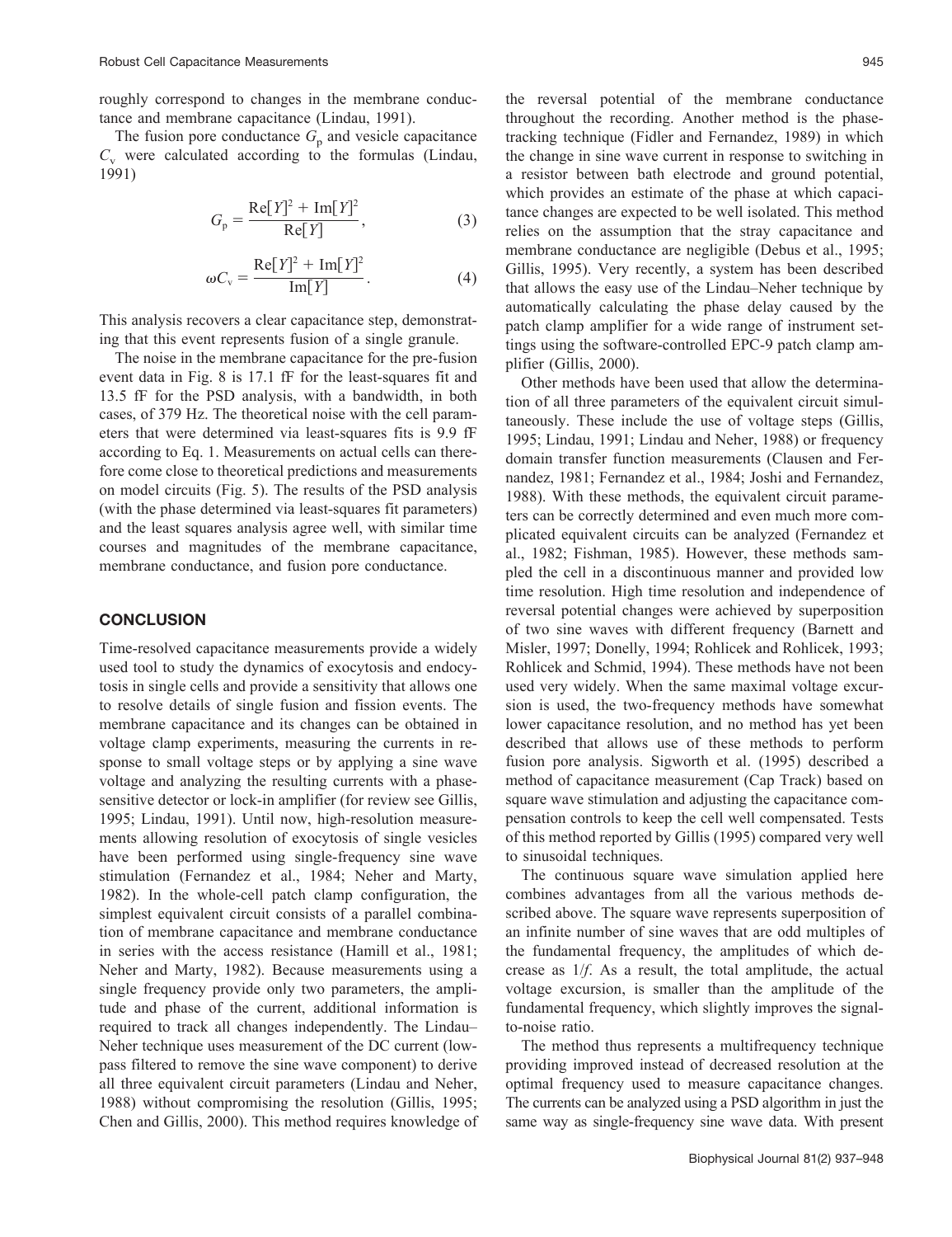computers, continuous recording of the raw current, on-line analysis, and storage of the raw current for more sophisticated off-line re-analysis has become possible. We have shown how analysis of the currents evoked by voltage steps can be done with various methods, revealing high-resolution records and details of fusion pore opening and expansion.

Note that, once the proper decay rate  $\gamma$  is found, the Eqs. A1 reduce to a set of linear equations, and the amplitude *a* and baseline *b* can be calculated directly. The general three-dimensional minimization problem thus reduces to one dimension. We find  $\gamma$  by replacing the variable  $\gamma$  with  $\gamma = \gamma_0 + \Delta \gamma$  (where  $\gamma_0$  is an a priori estimate of  $\gamma$ ), linearizing the three Eqs. A1 around  $\gamma_0$ , and solving the three equations for  $\Delta \gamma$  while eliminating *a* and *b*. The result is

$$
\Delta \gamma = \frac{GH - EF}{E(-2A_2 + B_1^2/N + B_0B_2/N) + FI - GJ - H(-B_2D_0/N + C_2)},
$$
\n(A2)

Time domain and PSD analysis provide complementary results. The time domain analysis provides unambiguous results for  $C_m$ ,  $G_m$ , and  $G_a$ . In our hands, the noise of  $C_m$ estimates was slightly higher with time-domain than with PSD analysis. This will be more pronounced for very small cells with very fast time constants unless much higher sampling rates are used. However, under those conditions, the time domain analysis may be used to obtain the phase for subsequent PSD analysis, which then provides a resolution as high as single sinusoid measurements. Similarly, for single fusion events of relatively small vesicles, fusion pore analysis probably also requires PSD analysis. The storage of raw current data allows reanalysis, modeling the cell with arbitrarily complicated equivalent circuits. Depending on the signal-to-noise of individual recordings, any type of equivalent circuit can, in principle, be analyzed, provided the number of free (unknown) parameters is kept sufficiently low. We anticipate that even transfer function analysis in the frequency domain might be applied to the stored currents to analyze the equivalent circuit properties and their changes associated with fusion and fission during exocytosis and endocytosis.

#### **APPENDIX: FITTING METHOD**

We use the equivalent circuit shown in Fig. 2 (Joshi and Fernandez, 1988) as a model for the cell–pipette system. The job of the fitting program is then to estimate the circuit parameters from measurements of the transient current responses to the square wave voltage stimulation. It proceeds in two steps. First, each transient current is fit to a decaying exponential function, yielding estimates of the amplitude, time constant, and baseline. Then, pairs of the estimates are used to calculate the membrane capacitance  $C_{\text{m}}$ , membrane conductance  $G_m$ , and access conductance  $G_a$ .

The solution to the least-squares fit of an exponential current decay  $y_t$  is defined by the equations

$$
0 = \begin{pmatrix} \partial_a \\ \partial_y \\ \partial_b \end{pmatrix} \sum_{t=0}^{N-1} (ae^{-\gamma t} + b - y_t)^2, \tag{A1}
$$

where *t* is in units of the sample spacing. It is necessary to multiply the  $\gamma$ found by fitting to this equation by the sample frequency to convert to units of 1/s.

Biophysical Journal 81(2) 937–948

where we have defined the quantities  $E$ ,  $F$ ,  $G$ , and  $H$  as

$$
E = B_0 D_0 / N - C_0, \tag{A3}
$$

$$
F = A_1 - B_0 B_1 / N,\tag{A4}
$$

$$
G = B_1 D_0 / N - C_1,\tag{A5}
$$

$$
H = A_0 - B_0^2 / N,
$$
 (A6)

$$
I = -B_1 D_0 / N + C_1, \tag{A7}
$$

$$
J = -2A_1 + 2B_0B_1/N,
$$
 (A8)

and  $A_n$ ,  $B_n$ ,  $C_n$ , and  $D_n$  as

$$
A_n = \sum_{t=0}^{N-1} t^n e^{-2\gamma_0 t}, \tag{A9}
$$

$$
B_{n} = \sum_{t=0}^{N-1} t^{n} e^{-\gamma_{0}t}, \qquad (A10)
$$

$$
C_{n} = \sum_{t=0}^{N-1} y_{t} t^{n} e^{-\gamma_{0} t}, \qquad (A11)
$$

$$
D_{n} = \sum_{t=0}^{N-1} y_{t}^{n+1}.
$$
 (A12)

The summations for  $A_n$  and  $B_n$  can be solved to give

$$
A_0 = \frac{1 - e^{-2\gamma_0 N}}{1 - e^{-2\gamma_0}},
$$
\n(A13)

$$
A_1 = -\frac{Ne^{-2\gamma_0 N}}{1 - e^{-2\gamma_0}} + \frac{(1 - e^{-2\gamma_0 N})e^{-2\gamma_0}}{(1 - e^{-2\gamma_0})^2}, \tag{A14}
$$

$$
A_2 = -\frac{N^2 e^{-2\gamma_0 N}}{1 - e^{-2\gamma_0}} + \frac{e^{-2\gamma_0} - (2N + 1)e^{-2\gamma_0(N+1)}}{(1 - e^{-2\gamma_0})^2} + \frac{2(1 - e^{-2\gamma_0 N})e^{-4\gamma_0}}{(1 - e^{-2\gamma_0})^3},
$$
 (A15)

$$
B_0 = \frac{1 - e^{-\gamma_0 N}}{1 - e^{-\gamma_0}},\tag{A16}
$$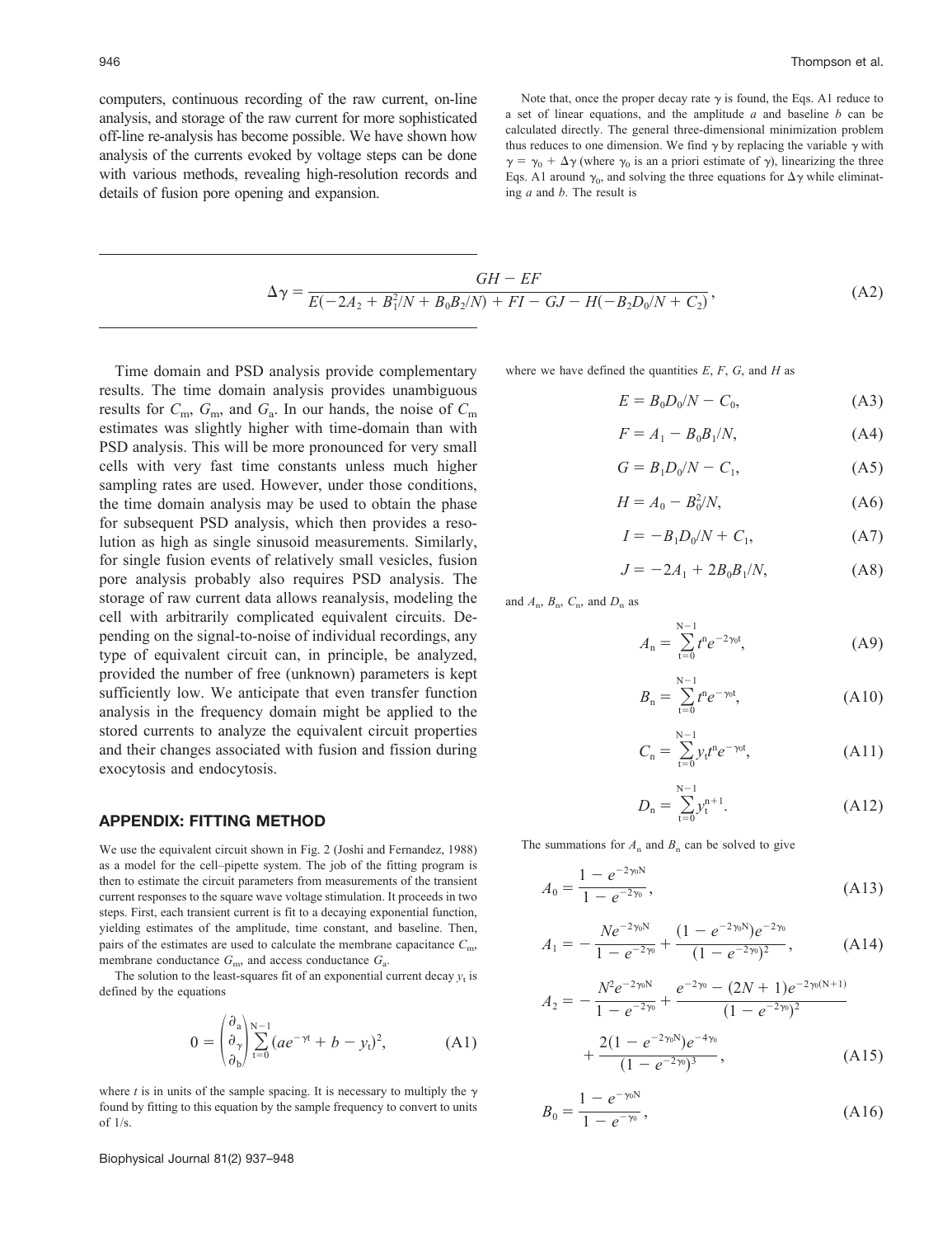$$
B_1 = -\frac{Ne^{-\gamma_0 N}}{1 - e^{-\gamma_0}} + \frac{(1 - e^{-\gamma_0 N})e^{-\gamma_0}}{(1 - e^{-\gamma_0})^2}, \tag{A17}
$$

$$
B_2 = -\frac{N^2 e^{-\gamma_0 N}}{1 - e^{-\gamma_0}} + \frac{e^{-\gamma_0} - (2N + 1)e^{-\gamma_0(N+1)}}{(1 - e^{-\gamma_0})^2} + \frac{2(1 - e^{-\gamma_0 N})e^{-2\gamma_0}}{(1 - e^{-\gamma_0})^3}.
$$
 (A18)

In these equations, the zero point of the time axis is taken to be the beginning of the fitting region, because any time delay is compensated in the process of correcting for the patch clamp filtering circuitry. Because the linearized calculation will not, in general, jump to the correct answer, the calculation is iterated up to ten times using updated estimates of  $\gamma_0 = \gamma_0 + \gamma_0$  $\Delta \gamma$ . In practice, three iterations were sufficient to converge to a relative accuracy of  $\Delta\gamma/\gamma_0 < 10^{-6}$ .

After  $\gamma$  has been determined, the amplitude  $a$ , baseline  $b$ , and sum of squared errors  $\chi^2$  can be calculated according to

$$
a = -(E + \Delta \gamma I)/(H + \Delta \gamma J), \tag{A19}
$$

$$
b = (D_0 - a(B_0 - \Delta \gamma B_1))/N,
$$
 (A20)

$$
\chi^2 = a^2 A_0 + 2ab B_0 - 2a C_0 + b^2 N - 2b D_0 + D_1.
$$
\n(A21)

It is important to note that, as it stands, the measured values refer to a low-pass filtered version of the exponential current transient. It is, however, a fortuitous property of the exponential function that it remains exponential under a linear filtering process, as we prove in the equation below using a convolution to represent the filtering.

$$
f(t + t_0) = \int K(t + t_0 - t') e^{-t'/\tau} dt'
$$
 (A22)

$$
= e^{-t_0/\tau} \int K(t - t'') e^{-t''/\tau} dt''
$$
 (A23)

$$
= e^{-t_0/\tau} f(t). \tag{A24}
$$

In these equations,  $f(t)$  is the filtered version of the current  $e^{-t/\tau}$ , whereas the filter is represented without loss of generality as the convolution kernel *K*(*t*). Setting *t* = 0 gives the result that  $f(t_0)$  is exponential with amplitude *f*(0).

In addition to remaining exponential in time, the time constant  $\tau$  and baseline *b* are unchanged by the filtering process. The charge under the transient  $q = a\tau$ , in contrast, changes in a manner dependent on  $\tau$ , as can be seen by assuming the filtering kernel to be a Gaussian and performing the integration,

$$
K(t) = (2\pi\sigma^2)^{1/2} e^{-(t-t_0)^2/2\sigma^2}, \tag{A25}
$$

$$
f(t) = e^{t_0/\tau + \sigma^2/2\tau^2} e^{-t/\tau}, \tag{A26}
$$

where the parameter  $t_0$  characterizes the time-delay of the filter and  $\sigma$ characterizes the width. A correction can therefore be made by multiplying *q* by  $e^{f_1/\tau + f_2/\tau^2}$ , where the constants  $f_1$  and  $f_2$  are determined empirically using the capacitance compensation controls on the EPC-7. Leaving the C-slow control fixed while varying the G-series control has the effect of varying  $\tau$  while keeping the true  $q$  constant. Any change in the measured *q* is therefore due to filtering effects. By fitting  $log(q)$  versus  $1/\tau$  with a polynomial, the constants  $f_1$  and  $f_2$  can therefore be determined and the

measured *q* corrected. Further details of the filtering kernel, which is not going to be precisely Gaussian, can be accommodated by generalizing the correction to a higher order polynomial in  $1/\tau$ , although, in practice, two terms proved to be sufficient.

This method therefore corrects the charge under the transient by extrapolating back to the beginning of an idealized unfiltered exponential transient. It proved to be relatively noisy in the case of a small cell capacitance, when the bulk of the current is in the rising phase of the transient that is ignored in the fit. A modification to the method corrects this problem, by integrating the current in the rising phase, adding the integrated current  $q'$  back to the charge  $q$  under the falling phase, as determined by the least-squares fit, and subtracting the charge included due to the baseline offset  $\Delta b$  for the time from the voltage step (determined through the polynomial fit above) to the beginning of the exponential fit. Mathematically, this is expressed as

$$
q \to q + q' - (f_1 + f_2/\tau)\Delta b. \tag{A27}
$$

This modification extended the good noise performance of the method to small cells, but made the capacitance measurement sensitive to the pipette capacitance compensation control.

A further correction can be made because the apparent current transient actually includes the sum of all the lingering effects of previous current transients. The calculation is essentially the sum of a geometric series and results in the correction,

$$
q \to q(1 + e^{-t_{\text{period}}/2\tau}), \tag{A28}
$$

where  $t_{\text{period}}$  is the period of the stimulus. The current transients are, however, sufficiently well spaced that this correction appears to be negligible.

The two sets of corrected exponential parameters can be averaged, and the membrane capacitance  $C_{\text{m}}$ , membrane conductance  $G_{\text{m}}$ , and access conductance  $G_a$  calculated using the following equations

$$
G_{\rm a} = \frac{q/\tau + \Delta b}{\Delta \nu},\tag{A29}
$$

$$
G_{\rm m} = \frac{1}{\Delta \nu / \Delta b - 1 / G_{\rm a}},\tag{A30}
$$

$$
C_{\rm m} = \tau (G_{\rm a} + G_{\rm m}), \tag{A31}
$$

where  $\Delta v$  is the size of the voltage step and  $\Delta b$  is the difference of the baselines between the first and second exponentials.

The use of capacitance compensation controls is often highly desirable in patch clamp experiments. The square wave method described above can be adapted relatively easily to use capacitance compensation, if the patch clamp amplifier provides computerized control settings (such as the EPC-9) or provides telegraph outputs indicating the current settings.

Because capacitance compensation essentially subtracts an exponential from the pipette current, it is necessary to add back the exponential in software prior to fitting the currents. The added exponential should reflect the filtering of the patch-clamp amplifier by adjusting the amplitude in a similar manner to that described above. If the conversion of the compensation settings (given as binary numbers or voltages) into circuit values (ohms and farads) is unknown; then this can be calibrated by recording *C*<sup>m</sup> and  $G_a$  values with an open headstage as the compensation controls are adjusted.

R. Thompson was supported by National Institutes of Health (NIH) Traineeships in Molecular Biophysics GM08267 and in Pharmacology GM08210. Research by R.T. and W.W.W. in the Developmental Resource for Biophysical Imaging Opto-Electronics was supported by NIH-NCRR-